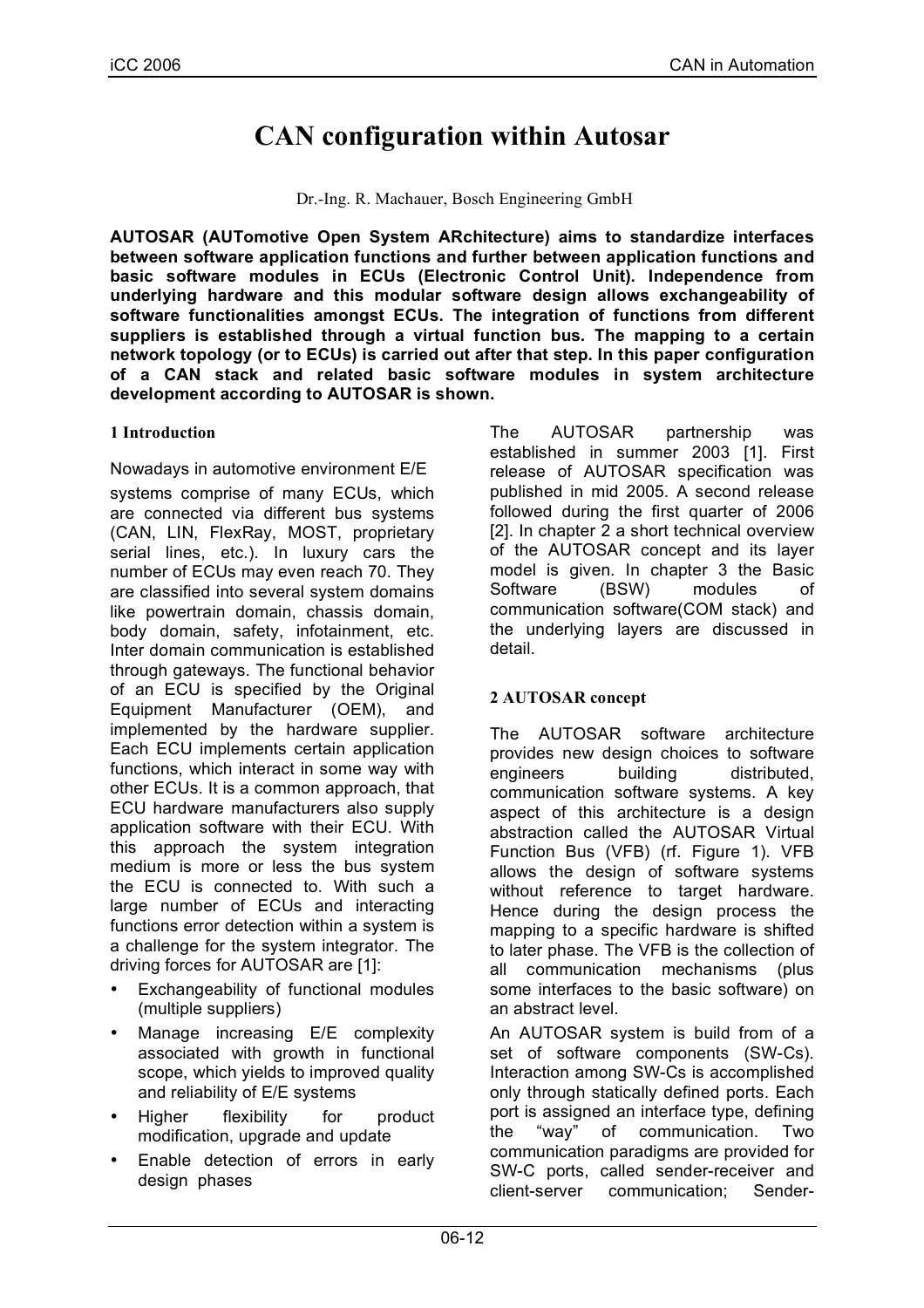

## **Figure 1: Virtual Function Bus [3]**

whereas client-server communication invokes a service function call. VFB allows an early (virtual) integration of SWCs as soon as the communication mechanism amongst SW-Cs are defined. The AUTOSAR partnership specified a metamodel, described in the configuration language XML. Hence XML configuration files can be used for the entire system specification. These XMLconfiguration files are used as input for code generation tools, tools for creating object code or just as uniform specification exchange format. Additionally, development tools like bus analyzer, function modeling tools, etc. will support AUTOSAR exchange format in midterm.

The Run Time Environment (RTE) is the realization of the VFB for a specific ECU. The RTE realizes the communication between SWCs within an ECU (intracommunication) and among different ECUs (inter-communication). SW-Cs with their ports and interfaces are mapped to certain ECUs after the VFB system design step. XML configuration files are used to describe this mapping. After appropriate system configuration XML configuration files are fed to an RTE generator producing code (e.g. source code files rte.c, rte.h, etc.) specific to an ECU. In this way the RTE layer encapsulates the whole communication mechanism for SW-Cs by providing a standardizes API to application functions and simultaneously being independent from actual underlying hardware.

## **2.1 System layer model**

A technical overview on AUTOSAR is given in [3]. This subsection focuses on the architecture within an ECU. Figure 2 depicts the software layer architecture. A

| <b>Application Layer</b><br><b>AUTOSAR Runtime Environment (RTE)</b> |                                             |                                              |                                                        |                                           |                                  |  |  |
|----------------------------------------------------------------------|---------------------------------------------|----------------------------------------------|--------------------------------------------------------|-------------------------------------------|----------------------------------|--|--|
|                                                                      | <b>System Services</b>                      | <b>Memory Services</b>                       | Communication<br><b>Services</b>                       | <b>I/O Hardware</b><br><b>Abstraction</b> | <b>Complex</b><br><b>Drivers</b> |  |  |
|                                                                      | <b>Onboard Device</b><br><b>Abstraction</b> | <b>Memory Hardware</b><br><b>Abstraction</b> | Communication<br><b>Hardware</b><br><b>Abstraction</b> |                                           |                                  |  |  |
|                                                                      | <b>Microcontroller</b><br><b>Drivers</b>    | <b>Memory Drivers</b>                        | <b>Communication</b><br><b>Drivers</b>                 | <b>I/O Drivers</b>                        |                                  |  |  |
| Microcontroller                                                      |                                             |                                              |                                                        |                                           |                                  |  |  |

**Figure 2: Software layer model [4]**

color schema helps Figure 2: Software Layer Model [4] in distinguishing different layers. The application layer resides on top of the layer model. This is abstracted through the RTE from the underlying hardware (including ECU). The RTE layer is generated completely by tools based on the provided XML-schema. Developing such tools is not in the focus of AUTOSAR, but they play a key role. Below RTE all BSW-modules are divided into several layers. Each layer abstracts its adjacent underlying layers a certain degree more from real hardware. The service layer (blue) comprises system services (e.g. Operating System (OS)), memory services (e.g. Non Volatile RAM (NVRAM)) and communication services (like bus communication). An example of such abstraction would be the communication service layer, which abstracts from communication hardware. The network system (LIN, CAN, FlexRay) is still not known. The hardware abstraction layer, on the other side, supports interfaces, providing independence from hardware driver software and therefore from real microcontroller. On board device interfaces, memory hardware, I-O drivers and communication hardware modules are distinguished in the layer next to the microcontroller. The communication hardware abstraction layer hides the used network system. Through this module the network system type is chosen. For example a CAN interface module is used, if signals shall be transferred on CAN. Apart from these hardware abstraction blocks two more (green) BSW modules appear. Input/ Output (IO) hardware abstraction layer hides controller specific properties of input and output ports. Interfaces are provided to access data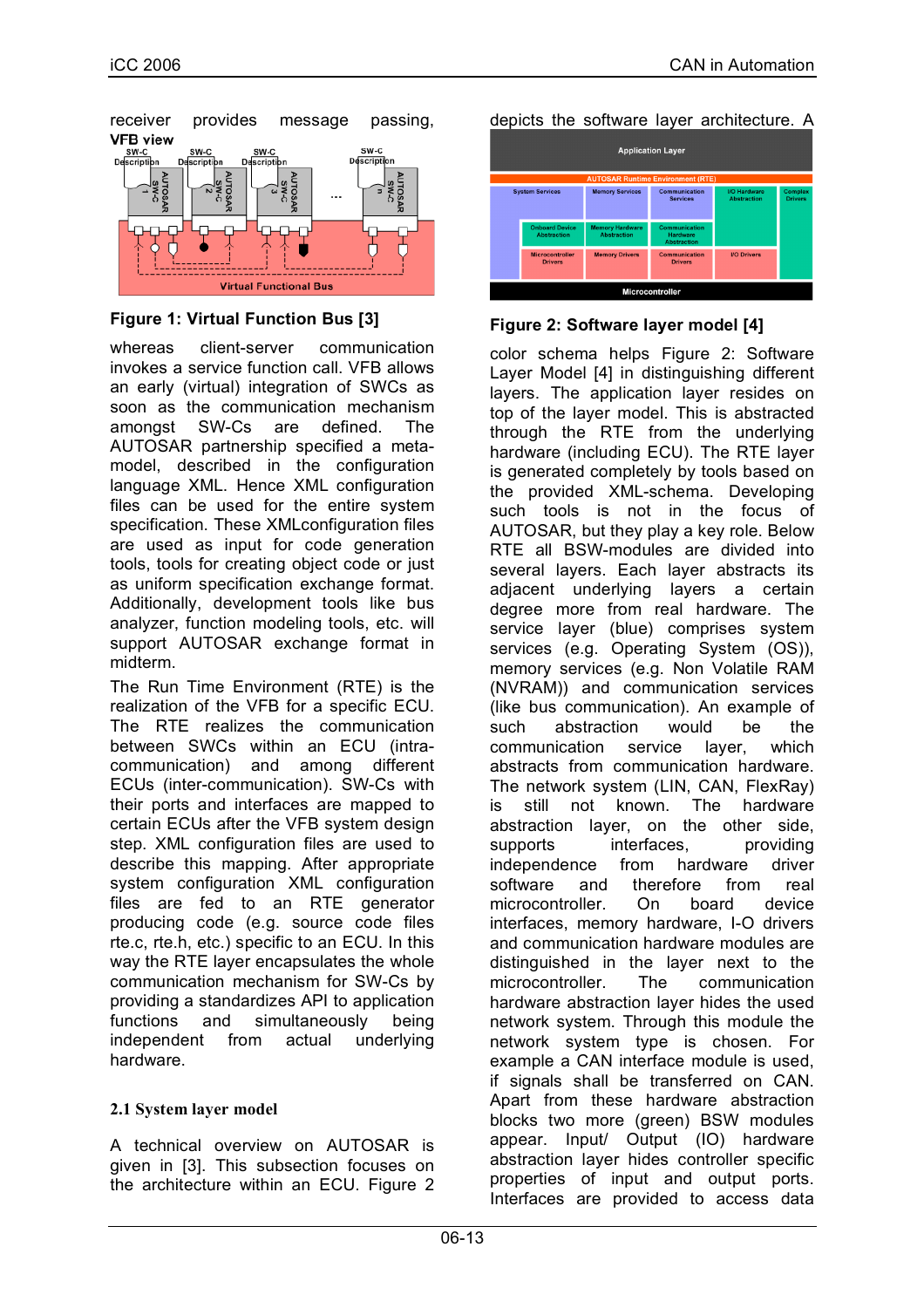from ECU inputs or to put data to hardware output ports with physical values. The kinds of ports (Analog Digital Converter (ADC), Pulse Width Modulated (PWM), or digital input/output) shall not be of relevance to upper layers. The rightmost side of Figure 2 shows another BSW module Complex Device Driver (CDD). CDD allows direct access of RTE to peripheral hardware. This module is used for very time critical applications, which can be speed up through directly accessing peripheral hardware. Further supplier can protect their IP within a CDD.

#### **3 COM stack**

This section gives an elaborated overview of the COM stack. For simplicity only the COM stack for CAN communication is sketched. Figure 3 gives more insight into the layered architecture of COM related modules. The service layer contains several modules. Subsection 3.1 gives an overview of AUTOSAR COM, subsection 3.2 gives details on PDUrouter, subsection 3.3 gives an overview of CAN transport protocol (CAN TP), subsection 3.4 and subsection 3.5 summarize the task of CAN Interface and of CAN Driver modules.

## **3.1 COM**

AUTOSAR COM is based on the OSEK COM specification [5]. The COM service layer provides a uniform interface to the CAN network. Protocol and message properties are hidden from the application. COM provides a microcontroller and ECU hardware independent interface to application. COM transfers signals to and from the RTE. Signals are packed into and from I-PDUs. Dependent on the service to be used, signals are directly passed to transport protocol modules or to the PDU Router. External signal exchange between SW-Cs on different ECUs are routed through RTE via COM to PDU-Router and then to a bus system as configured during system design. COM is able to work as a signal gateway, without inclusion of higher layers. Attributes are attached to signals, which are managed and evaluated within COM. Network management is included in the communication services layer apart



#### **Figure 3: Communication stack layer model [4]**

from AUTOSAR COM. Network management provides uniform services to get and set modes of networks nodes.

#### **3.2 PDU-Router**

The PDU-Router [6] provides services for routing I-PDUs between the following modules:

- communication interface modules (e.g. LIN, CAN and FlexRay)
- Transport protocol modules (e.g. CAN TP, FlexRay TP)
- AUTOSAR Diagnostic Communication<br>
Manager (DCM) and Transport Manager (DCM) and Transport Protocol (TP) modules (e.g. CAN TP, FlexRay TP)
- AUTOSAR COM and communication interface modules (e.g. LIN, CAN or FlexRay) or I-PDU Multiplexer
- I-PDU Multiplexer and communication interface modules (e.g. LIN, CAN or FlexRay)

The PDU router provides an API to the above layers (e.g. COM) and an API for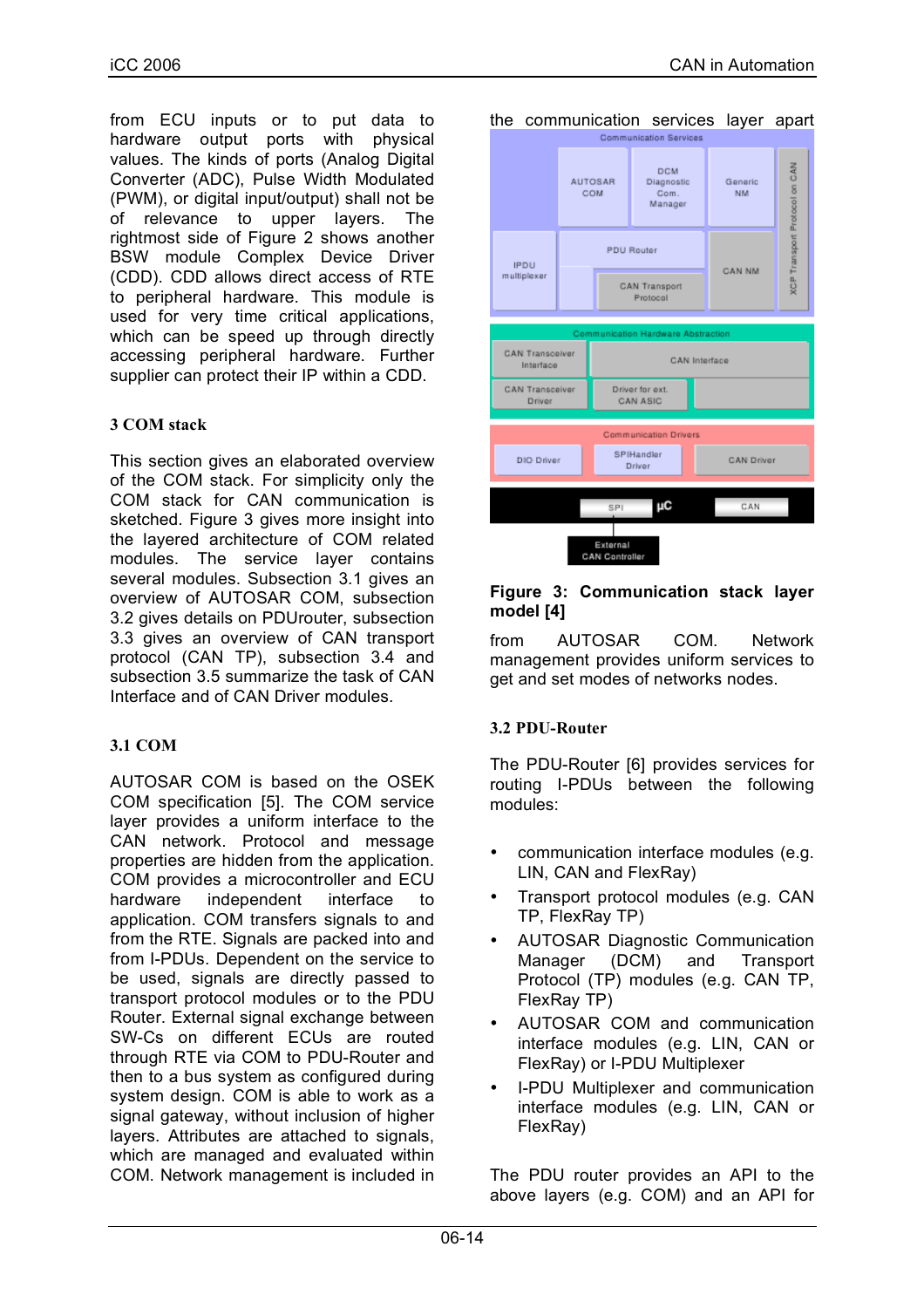modules below the PDU router (e.g. CAN interface). PDUs are identified by static PDU IDs. The routing operation of the PDU router is controlled by routing tables, which contain routing attributes for each PDU, e.g.: PDU Id and destination address. The PDU router does not modify I-PDUs, it simply forwards the I-PDU to the destination module. A detailed sketch of the PDU router structure is given in Figure 4. The PDU-R module is split into two parts:

- The PDU Routing tables
- The PDU Router engine

The PDU router engine performs routing actions according to the routing tables. Two translations can be distinguished: up (to higher layer) and down translation. In order to provide access to the DCM for the activation of the bootloader, the PDU router engine provides a minimum routing capability. Specific PDUs can hence be routed correctly to DCM in case the configurable PDU router tables are corrupted (e.g. by a previous flash operation).





## **3.3 CAN-TP**

CAN Transport Protocol (CAN-TP) is located between PDU router and CAN Interface (see Figure 3). CAN TP provides services for [7]:

- Segmentation of data in transmit direction
- Reassembling of data in receive direction
- Control of data flow

Detection of errors in segmentation sessions

The main purpose of CAN TP is to segment and reassemble CAN I-PDUs longer than eight bytes (data flow control). Two routing paths exist between CAN interface and PDU router engine (see Figure 4). The PDU router determines whether a transport protocol is to be used or not. The PDU router can handle different communication protocols for COM and DCM I-PDUs. COM I-PDUs are generally routed directly to CAN interface, whereas DCM I-PDUs are routed via CAN TP, in a CAN network system. Diagnostic information [8, 9, 10] exceeds eight byte data fields, which makes data flow control necessary.

## **3.4 CAN interface**

The CAN Hardware Interface provides uniform mechanisms to access a CAN bus channel regardless of its location (internal/ external), i.e. upper layers do not differentiate, whether a CAN controller is connected via an SPI bus or whether an on-chip CAN controller is used. CAN-Interface abstracts from the location of CAN controllers (on-chip/on-board), the ECU hardware layout and the number of CAN drivers. The upper layer addresses CAN channels rather than CAN controllers.

## **3.5 CAN driver**

The CAN Driver provides services for initiating transmissions and callback functions for notifying receive events, independent from the CAN controller hardware.

## **3.6 CAN transceiver driver**

The CAN Transceiver driver controls the external CAN transceiver hardware. It controls wake-up and sleep of the CAN bus. It observes the bus line and provides physical network layer diagnostic information (short circuit, open line, etc.) to the upper layers.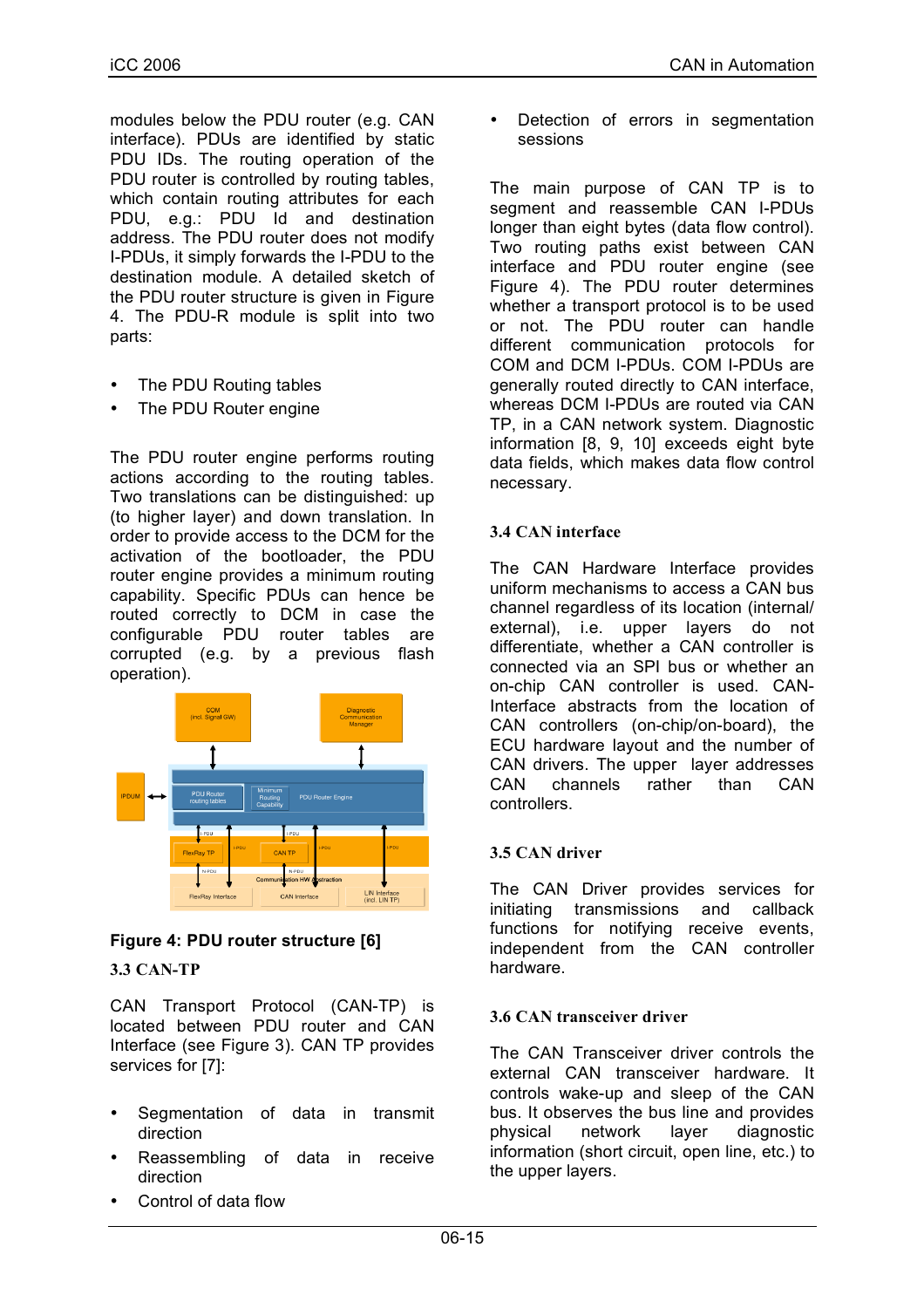#### **4 Example application**

In this section the configuration and integration process of a small mirror demo application is illustrated. First the demo application is split into SW-Cs: SensorInputProcessing,

MirrorAdjustManager,

ActuatorOutputProcessing. These SW-Cs communicate with each other over ports and their assigned interfaces. Figure 5 depicts the top level design. A small mirror control application serves as a demonstration. The example system consists of three SW-Cs. The left SW-C (SensorInputProcessing) reads in sensor information provided by the car driver via joystick movements. The right SW-C (ActuatorOutput- Processing) sends steering commands to actuators. The MirroAdjustManager SW-C coordinates incoming requests and calculates corresponding move commands. At this step sensor- and actuator component depends on logic signals, like: MoveX, MoveY, Stop, etc. Now ports, interfaces and data elements are defined. Table 1 shows an extract of a software component XML description. For simplicity a table is used instead of copying XMLcode. Table 1 is related to the leftmost SW-C of Figure 5. The name of the atomic SW-C is defined in the first row. The component contains a providing port (p-port) PP\_Req\_Mirror, which uses a sender-receiver (S/R) interface of type IF MirrorMoveXY. The communication type sender-receiver involves transmission and reception of signals for atomic data elements. An S/R interface may contain multiple data elements. Here DT Reg MoveX and DT\_Req\_MoveY\_are\_two\_data\_elements

| Parameter        | Settings        |  |  |
|------------------|-----------------|--|--|
| Atomic-Software- | CT SensorInput- |  |  |
| Component-Type   | ProcessingType  |  |  |
| P-Port-Prototype | PP Req Mirror   |  |  |
| Sender-Receiver- | IF MirrorMoveXY |  |  |
| Interface-Type   |                 |  |  |
| Data-Element-    | DT_Req_MoveX    |  |  |
| Prototype        | DT Req MoveY    |  |  |

#### **Table 1: SensorInputProcessing configuration parameters (extract)**

| defined | within | the | interface                            |
|---------|--------|-----|--------------------------------------|
|         |        |     | IF MirrorMoveXY. These data elements |

are written by the pport. A require port (rport) represents a read data element

operation, as can be seen at the rightmost SW-C in Figure 5. Graphical tools will be (soon) available to configure SW-Cs by drawing them as they are sketched in Figure 5. These tools support import and export of XML code, in order to exchange configurations with other tools. In the next development phase SW-Cs are mapped to hardware (ECUs), which represents mapping to a certain system architecture design. Tools also assist in this step. A manual way is, to map the SWCs by means of AUTOSAR XML code. After this step intra ECU and inter ECU signals are distinguished for the first time. For example:

If SensorInputProcessing is mapped to ECU1 and the right SW-Cs MirrorAdjust-Manager, ActuatorOutputProcessing are located on ECU2, the ports PP\_Req\_Mirror and RP\_Req\_Mirror exchange their data elements between ECUs. Data elements between the ports PP\_cmd\_Mirror\_and\_RP\_cmd\_Mirror\_are intra ECU signals. In case no special routing is necessary, nothing is to be done for intra-ECU signals. All intra ECU traffic of SWCs is managed by RTE. Inter ECU signals are communicated to external devices. They are passed from RTE to COM and vice versa. COM packs signals into I-PDUs, which contain one ore more signals. Signals within a COM I-PDU must occupy contiguous bits. Signals in COM layer need a reference to data elements of SW-C ports. Data elements of SW-C ports has to be mapped to I-PDU signals. Through this mechanism data elements from SW-C ports are linked to external networks (a CAN network in this case). While transmitting the PDU-Router reads the I-PDUs and routes them according to the routing table to lower layers. In case of reception PDU-R transfers I-PDUs without modifications to upper layers.